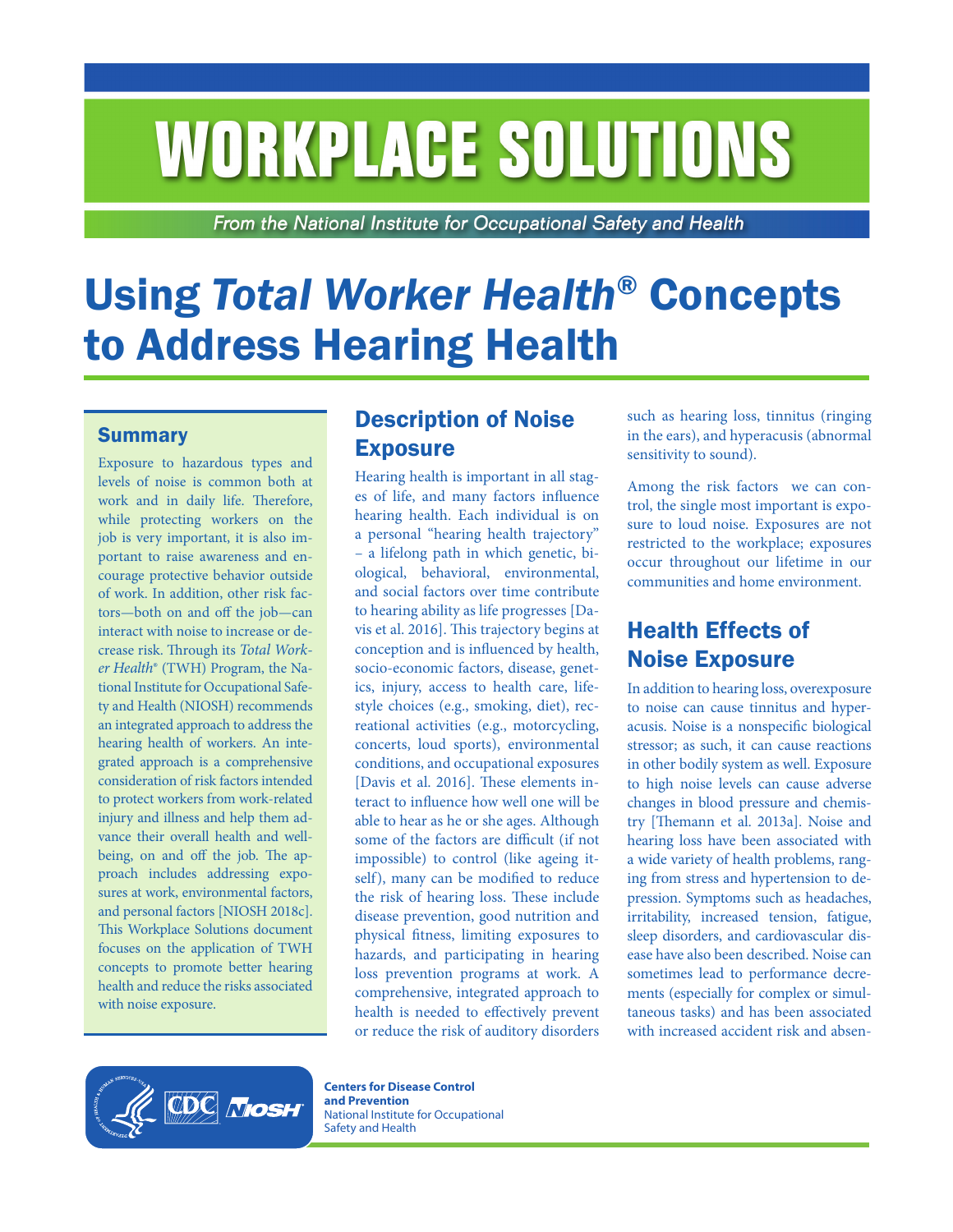

Photo by ©fotokostic/Getty Imag

teeism [NIOSH 2011; Themann et al. 2013a]. Implementing strategies that minimize noise exposure could have positive health effects beyond hearing health.

#### Exposure Limits

In the United States, occupational regulations and standards were established to protect workers against the health effects of exposure to hazardous substances and agents when certain values (or limits) are reached. Note that the exposure limits for noise have been established to prevent hearing loss caused by repeated exposure to excessive noise. Other health effects (e.g., stress, cardiovascular disease) may occur at lower levels, and other risk factors (e.g., ototoxic exposures, overall physical health) may alter one's personal hearing loss risk.

#### OSHA Permissible Exposure Limit

The Occupational Safety and Health Administration (OSHA) permissible exposure limit (PEL) for noise is 90 dBA, and the action level (AL) is 85 dBA, both as an 8-hour TWA using a 5-dB exchange rate [Occupational Noise Exposure [29](https://www.osha.gov/laws-regs/regulations/standardnumber/1910/1910.95) [CFR 1910.95](https://www.osha.gov/laws-regs/regulations/standardnumber/1910/1910.95)]. This means that hearing protection, administrative controls, and annual monitoring are required when exposures exceeed the AL, and engineering controls are required when exposures exceed the PEL. The OSHA occupational noise standard also mandates that exposures to impact or impulsive noise not exceed 140 dB peak sound pressure level.\*

#### NIOSH Recommended Exposure Limit

NIOSH establishes recommended exposure limits (RELs) for various hazards on the basis of the best available science and practice. The NIOSH REL for noise is 85 decibels, using the A-weighted frequency response (often written as  $dB(A)$ ) or dBA) averaged over an 8-hour workday—usually referred to as the time-weighted average (TWA). The A-weighting of noise levels is used to provide a rating that indicates the injurious effects of noise on human hearing. Exposures at or above the REL are considered hazardous [NIOSH 1998].

NIOSH recommends a 3 dB exchange rate, or time-intensity trade-off, for occupational noise exposure. This means that for every 3 dB increase in exposure level, the allowable exposure time is halved; for example, when the noise level increases from 85 dBA to 88 dBA, the allowable exposure time decreases from 8 hours to 4 hours. The 3 dB exchange rate is based on the equal energy principle: with every 3 dB increase in noise level, the energy is doubled and therefore the exposure time is halved. Table 1 shows allowable exposure times for various noise levels under the NIOSH REL.

Exposure limits are not always set at levels that will protect the entire exposed population. In setting the REL for noise, NIOSH acknowledged that 8% of the noise-exposed population could still develop a hearing loss if exposed over a 40 year working lifetime to average daily noise levels of 85 dBA. Because individual susceptibility to noise exposure varies, NIOSH recommends the use of hearing protection whenever noise levels exceed 85 dBA—regardless of exposure duration.

<sup>\*</sup>The MSHA rule (30 CFR Part 62) is similar to OSHA's.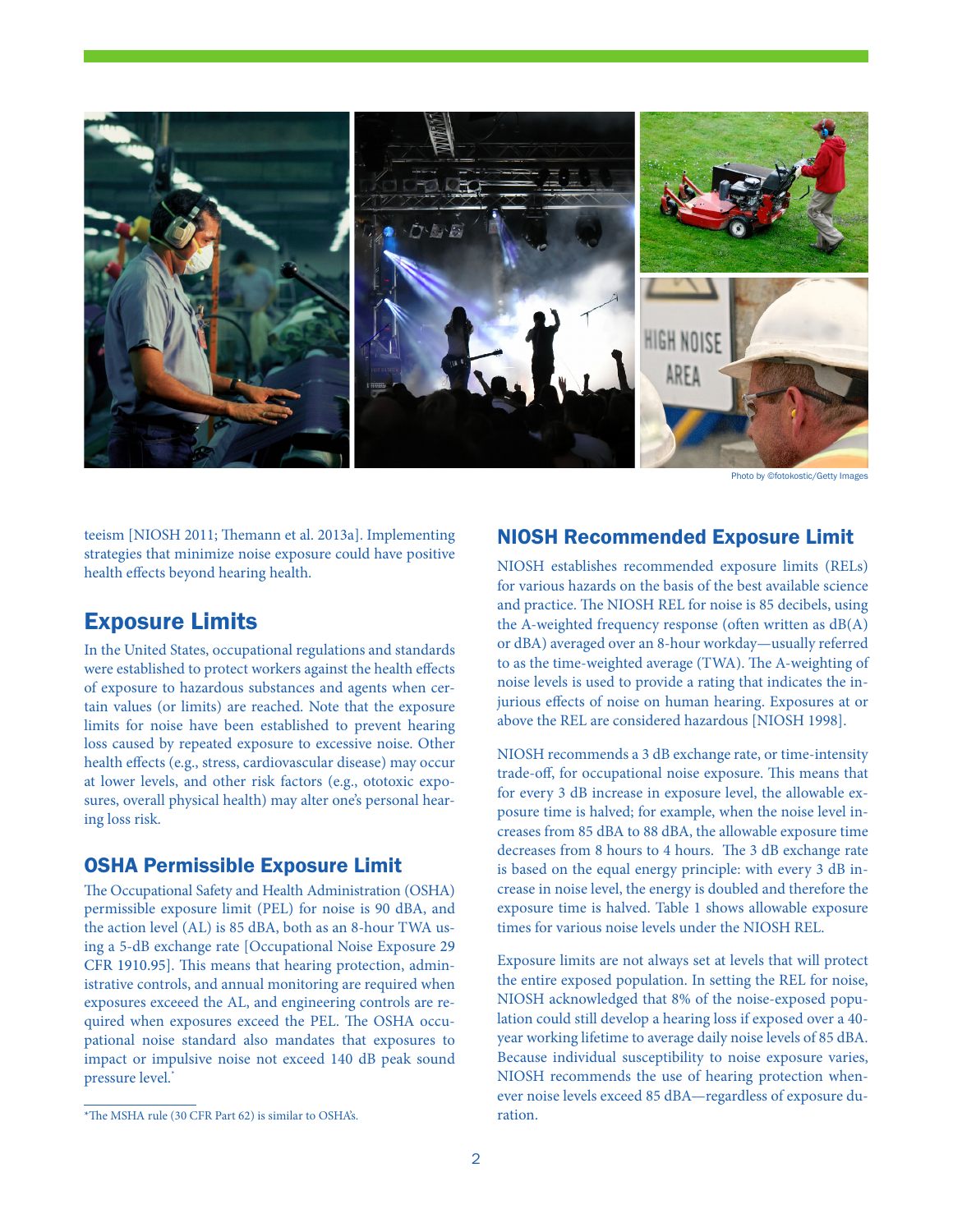| <b>Exposure level</b> | <b>Time to reach maximum</b><br>daily allowable noise dose<br>(per NIOSH REL) |
|-----------------------|-------------------------------------------------------------------------------|
| 85 dBA                | 8 hours                                                                       |
| 88 dBA                | 4 hours                                                                       |
| 91 dBA                | 2 hours                                                                       |
| 94 dBA                | 60 minutes                                                                    |
| 97 dBA                | 30 minutes                                                                    |
| $100$ dBA             | 15 minutes                                                                    |

#### Table 1. Allowable exposure times under the NIOSH REL

#### EPA

The United States Environmental Protection Agency (EPA) recommends maintaining environmental noises below 70 dBA (averaged over 24 hours) to prevent hearing loss in the general population [EPA 1974]. This recommendation is based on evidence available at the time; EPA used the same scientific evidence and the same equal-energy rule that NIOSH used in setting its REL. Also like the NIOSH REL, the EPA assumed 40-year lifetime exposures in making its recommendations.

The difference between the NIOSH REL and the EPA recommendation for environmental noise exposures is due to several key factors. The NIOSH REL assumes an 8-hour exposure (during the workshift) with time for the ear to recover before the next exposure; the EPA limit is averaged over 24 hours with no time between exposures. In addition, the NIOSH limit is based on exposure for 250 *working* days a year, whereas the EPA limit is based on exposures for 365 days a year. Finally, the NIOSH REL is set at a level that will protect 92% of workers, whereas the EPA limit is set at a level that will protect 96% of the population [NIOSH 2016b].

#### **WHO**

The World Health Organization [WHO] also recommends that noise levels be maintained below 70 dBA for 24-hour exposures [WHO 1999] in order to prevent hearing impairment. Like NIOSH and EPA, the WHO recommendation incorporates a 3 dB equal energy time-intensity trade-off.

# Research on Noise Exposure: Occupational Factors

Much of our understanding of noise-induced hearing loss comes from studies on the effects of noise at work, considering a working lifetime of up to 40 years [NIOSH 1998;

ANSI/ASA 2013]. Occupational hearing loss is one of the most common work-related illnesses in the United States. According to the National Health Interview Survey, 24% of cases of hearing difficulty among the working population are attributable to workplace exposures [Tak and Calvert 2008].

Hearing loss is prevalent in many industries—both those traditionally associated with noise exposure (such as manufacturing, construction, and mining) as well as industries generally assumed to have minimal risk of noise exposure (such as real estate and health care) [Masterson et al. 2013, 2015].

Many workers do not use hearing protection because they think it interferes with communication or warning signals. Other workers may adopt a fatalistic attitude and believe that hearing loss is inevitable or that management is not concerned about their hearing health [Morata et al. 2005].

# Research on Noise Exposure: Environmental/Non-work Factors

Noise levels during some daily activities (for example, mowing the lawn or waiting for an approaching subway) and some recreational activities (such motorcycling or listening to a personal music player) can exceed 70 or even 85 dBA. Some hobbies (such as hunting, target shooting, concerts, or setting off fireworks) can exceed 140 dB and are loud enough to trigger immediate auditory disorders. The [NIOSH Hearing Loss and Prevention Topic Page](https://www.cdc.gov/niosh/topics/noise/default.html) [NIOSH 2018b] shows the decibel levels from various daily activities and other noise sources. [CDC Vital Signs](https://www.cdc.gov/vitalsigns/hearingloss/infographic.html) and the [CDC Na](https://www.cdc.gov/nceh/hearing_loss/)[tional Center for Environmental Health](https://www.cdc.gov/nceh/hearing_loss/) [CDC 2017, 2019] also have information about decibel levels and sources of potential hearing loss.

Studies of populations who are not exposed to noise at work show a much lower risk of hearing difficulties than populations exposed at work [Masterson et al. 2016], and some studies show no group effects for those exposed to recreational noise or music [Neitzel et al. 2004; Dehnert et al. 2015; Williams et al. 2015]. However, certain individuals can still experience adverse hearing effects from recreational noise exposure [Flamme et al. 2012; Kardous and Morata 2010]. Susceptibility is determined by each person's "hearing health trajectory" and by how loud and how often a person is exposed to hearing hazards. Moreover, since the duration of noise exposure influences risk, total noise exposure (including both work and non-work exposures) must be considered in efforts to prevent negative effects from noise. Since identifying those who are more susceptible is not possible, it is important to understand and manage risks.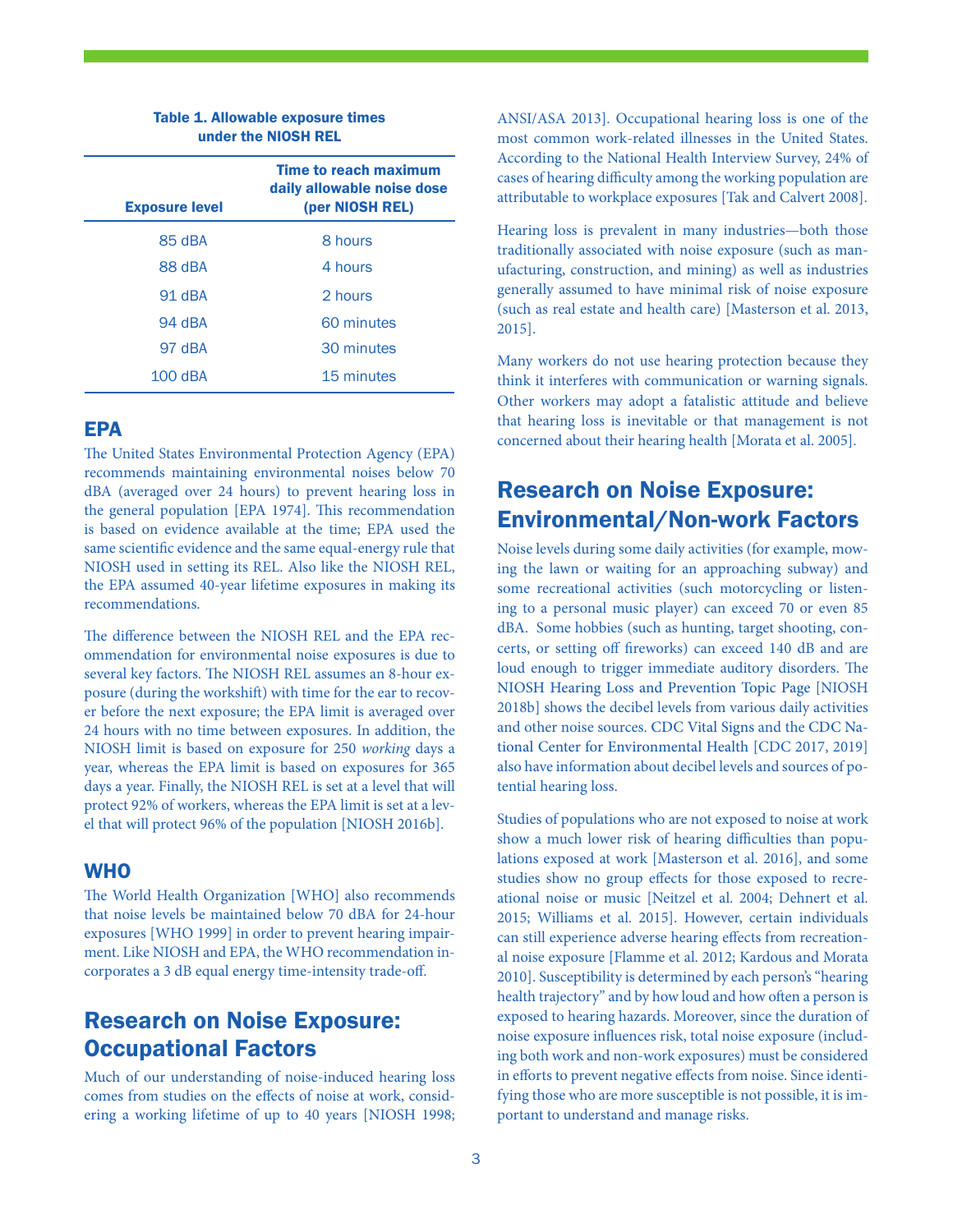#### What is Total Hearing Health?

Expanding occupational hearing conservation initiatives beyond the workplace would help prevent the adverse effects of noise; this includes integrating hearing loss prevention activities into clinical practice and community outreach programs. Regardless of occupation, nearly everyone will encounter hazardous noise throughout their lifetime. Raising awareness of noise levels outside of work will help ensure that overall daily noise exposures (not just daily workplace exposures) are safe. In addition, noise can interact with other risk factors to affect overall hearing health. For example, early noise exposures may affect quality of life as a person ages, while age may exacerbate the effect of workplace exposures.

Therefore, the scope of efforts to address exposure should be broadened to include multiple sources of noise. In addition, hearing difficulties are not the only health outcomes of noise exposure. Reducing the prevalence of hearing loss requires a comprehensive approach. Addressing exposures to noise could have benefits to health, safety, and wellbeing that go beyond the prevention of hearing loss, tinnitus, and hyperacusis.

Prevention efforts – both at and away from work – should address possible barriers. Adopting Total Hearing Health concepts conveys a strong message to workers that management is committed to promoting better hearing health and reducing adverse health risks from noise both at work and in everyday life.

## *Total Worker Health®*: An Integrated Approach

Total Hearing Health is based on *Total Worker Health*®. *Total Worker Health* approaches are defined as policies, programs, and practices that integrate protection from work-related safety and health hazards with promotion of injury and illness prevention efforts in order to advance employee wellbeing. Comprehensive practices and policies that take into account the work environment (both physical and organizational), while also addressing personal health risk factors, are more effective in preventing disease and promoting safety and health than each approach taken separately [NIOSH 2018c; Sorensen et al. 2013].

Controlling exposures to occupational hazards is the responsibility of employers and is the fundamental method of protecting workers' health. To protect workers' hearing health means to reduce noise at its source to the extent possible through methods such as [engineering controls](https://www.cdc.gov/niosh/topics/noisecontrol/default.html) and [Buy Quiet](https://www.cdc.gov/niosh/topics/buyquiet/default.html) programs [NIOSH 2014, 2018a]. However, while employers are required to protect workers from harmful

working conditions, the *Total Worker Health*® approach encourages organizations to advance worker well-being more broadly. *Total Worker Health* strategies emphasize organization-level interventions over individual controls and strategies (including PPE), concentrating on workplace policies, programs, and practices that address the job design and workplace conditions (such as workload, management practices, and work schedules and shifts that could all play a part in reducing exposure to hazards.)

The following case studies illustrate how Total Hearing Health concepts are being applied in workplaces and communities.

## Case Study 1

#### 24-Hour Protection

The 3M manufacturing plant in Hutchinson, Minnesota addresses non-occupational noise exposures encountered by their workforce by promoting "24-Hour Protection" [NIOSH 2015c]. In their region, hunting is a favorite sport, and exposure to recreational firearm impulse noise is common among their workforce. In view of this, 3M Hutchinson:

- $\blacksquare$  Incorporates information about the unique auditory risks of firearm noise and hearing protectors specially designed for shooting sports in their annual hearing conservation training programs.
- Stocks earplugs specifically designed for shooting sports in the employee store at minimal cost to workers and their family members.
- Promotes awareness campaigns reminding workers and their families to use hearing protection each fall and spring when hunting season opens.

#### Buy Quiet

To reduce workplace noise exposures, 3M implemented [Buy Quiet](https://www.cdc.gov/niosh/topics/buyquiet/default.html) [NIOSH 2014] principles, noise exposure assessments, and noise-reduction projects. As a result, noise exposures were so successfully reduced (12‒14 dBA across 24 different areas and departments), that 199 of 203 employees were no longer required to be included in the 3M Alexandria Hearing Conservation Program. Both the Hutchinson and Alexandria 3M facilities received the Safe-in-Sound Award for Excellence in Hearing Loss Prevention in the Manufacturing Sector [CDC et al. 2018].

#### Case Study 2

Using participatory *Total Worker Health*® methods and tools, the Center for the Promotion of Health in the New England Workforce is developing a hearing health promotion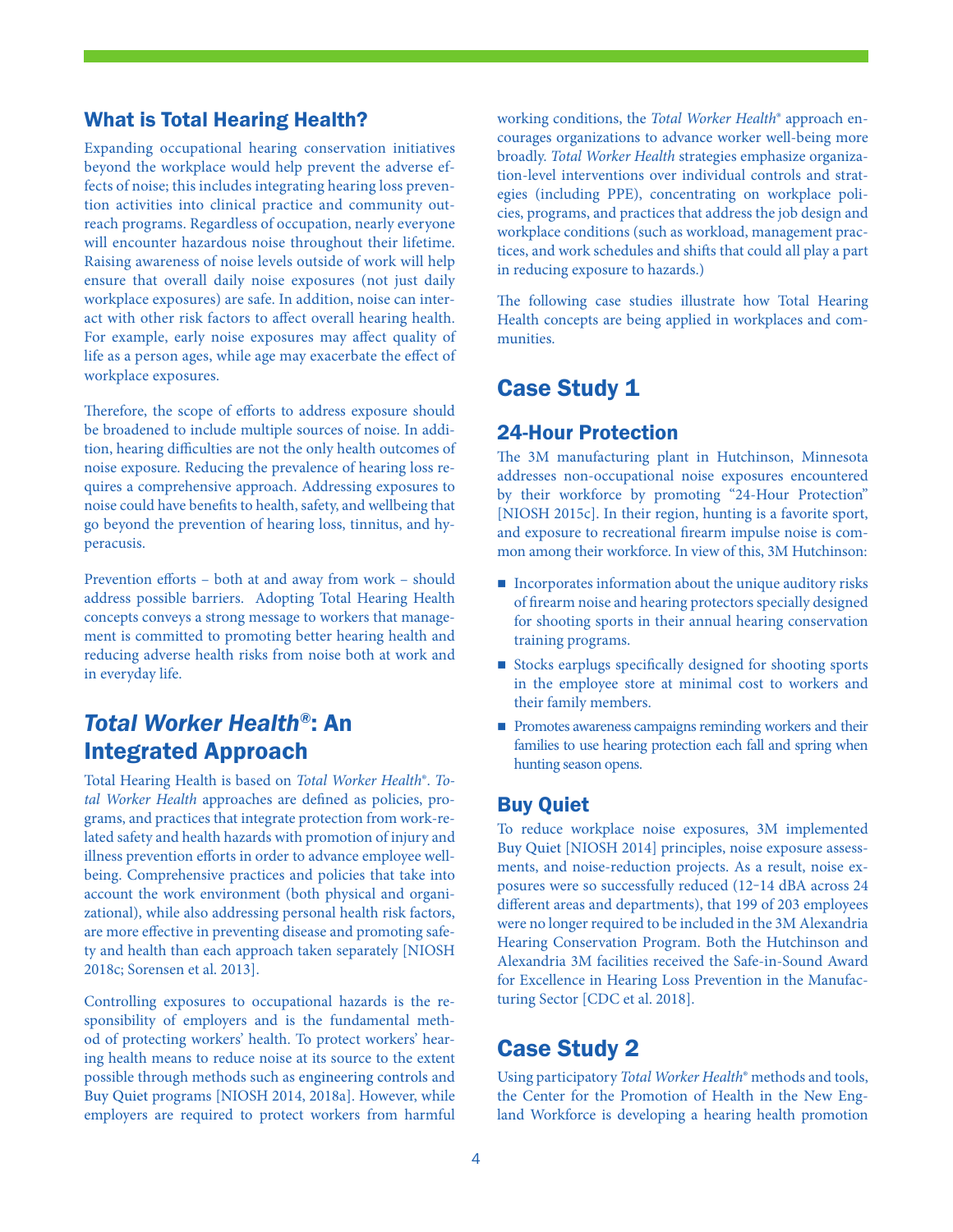intervention for transportation workers that promotes active worker participation in its development, implementation, and maintenance [Cavallari et al. 2017]. As a first step, transportation workers participated in a survey about hearing health, overall workplace safety and health climate, and the use of hearing protection at home. Of 271 participants, only 94 (35%) had been tested within the last 2 years. Hearing loss diagnosis was reported by 32 (13%) participants; 148 (56%) report ringing in ears and/or muffled hearing following loud noise exposure. For the next phase of the project, workers and a steering committee (with management and union representation) will design and implement noise and hearing interventions tailored to their needs. These interventions include a safety leadership training for supervisors, a noise hazard scheme that allows worker to easily assess the noise level of a task/equipment and choose the right hearing protection device, and a video training for workers emphasizing the OSHA Hearing Conservation Program required elements as well as the noise hazard scheme and how to provide coworker support for the use of hearing protectors.

# Recommendations for Employers: Incorporating Total Hearing Health Concepts into Workplace Safety and Health Programs [NIOSH 2014, 2015a,b; 2016a,b, 2018a,b,c, 2019; Schulte et al. 2012, 2015; Sorensen et al. 2013].

- Follow the [hierarchy of controls](https://www.cdc.gov/niosh/topics/noisecontrol/default.html) to reduce noise exposure. Eliminate or substitute the noise source if possible, or use engineering controls to reduce the noise level.
- Implement a [Buy Quiet](https://www.cdc.gov/niosh/topics/buyquiet/default.html) program to move toward eliminating or substituting sources of hazardous noise. Establish design specifications regarding noise levels to be followed when purchasing equipment, and include equipment noise specifications in procurement documents.
- Encourage workers to get to know their noise exposures both on and off the job. Advances in technology have made it possible for anyone to monitor their own noise exposures using inexpensive sound level meters or smart phone apps (e.g., the [NIOSH sound level meter app](https://www.cdc.gov/niosh/topics/noise/app.html). The topic page includes information about how to interpret results). Discuss sound measurement apps at safety meetings or loan out inexpensive sound level meters to raise awareness about hazardous noise.
- When noise level measuring equipment or apps are not available, train workers to identify hazardous noise levels by using the following rule: if you have to raise your voice to be heard by someone three feet (an arm's length)

away, the level is probably loud enough to put your hearing at risk.

- **Ensure that programs promoting hearing health and** hearing loss prevention have the commitment of organizational leadership, support from all levels of management, and worker participation and input. Establishing a noise control program can be a good demonstration of organizational commitment to safer noise levels.
- Involve workers and labor representatives in designing and implementing procedures and practices to reduce noise exposure and promote better hearing health practices.
- Include health education about the effects of noise exposure and ways to prevent any negative effects. In addition to disseminating written information, host regular awareness sessions on hearing health.
- **Promote the importance of healthful living and overall** hearing health, and let workers know what resources are available to help them.
- **Counsel workers about hearing risks among their family** members. Establishing safe listening habits in youth can carry over into safe work habits when the children reach working age.
- $\blacksquare$  Train workers in the proper use of hearing protectors.
- Make hearing protectors available during workshifts and also for off-the-job noise exposures. Educate workers about non-occupational exposures and encourage them to use hearing protection when they are exposed to noise away from work.
- Supply hearing protection for community events that may involve loud noise or loud music exposures or other risks to hearing. Supporting hearing loss prevention efforts in the community reinforces hearing loss prevention messages at work.
- Ensure that the program includes regular audiometric testing.
- Routinely evaluate the program and make adjustments as needed.

# Recommendations for Workers: Protecting Hearing Health on and off the Job [NIOSH 1996, 2015a,b, 2019]

Know your exposure. Overexposure to excessively loud noises can cause irreversible damage to your hearing. Use an inexpensive sound level meter or a sound measuring app (such as the NIOSH sound level meter app) to check noise levels.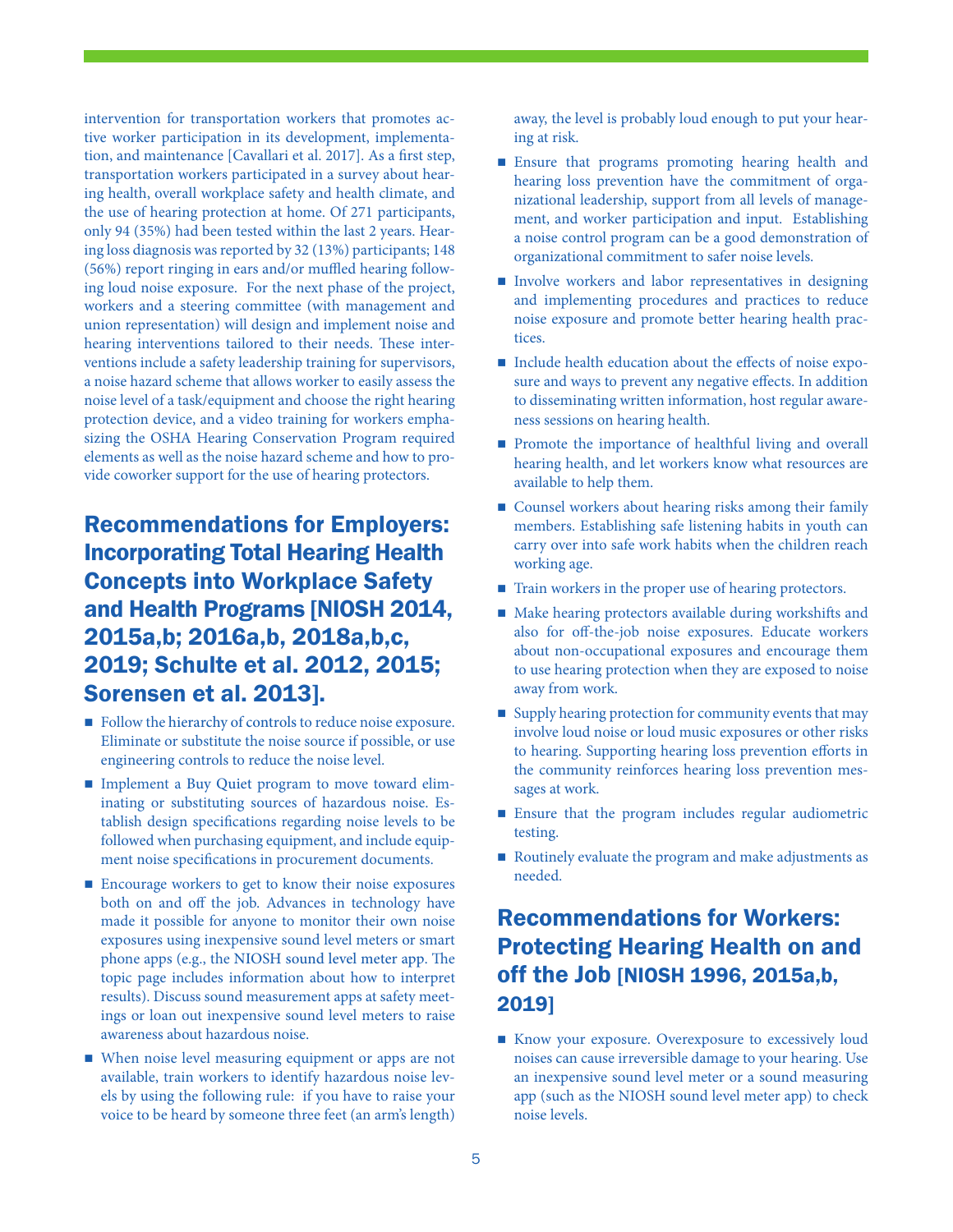- At work, take training on protecting your hearing and on wearing hearing protectors when needed, both during the workshift and for off-the-job noise exposures.
- Consult with event organizers or use crowd-sourcing apps or Internet searches to find information about noise levels associated with places you go or activities you do. Monitor how much time you devote to these activities.
- When using headphones, WHO [1999] recommends limiting exposure to 1 hour per day at 85 dB.
- Remember the following rule for identifying hazardous noise levels when a sound measuring device or app is not available: if you have to raise your voice to be heard by someone three feet (an arm's length) away), the noise level is too loud.
- Move around venues to find quieter spots. Locations that are farther away from the noise source and reflective surfaces such as walls may be quieter.
- Consider noise levels when buying tools, appliances, and other items for your home or hobbies. Noise levels may be provided on the product packaging or in online specifications. Consumer organizations also publish noise ratings for some types of products.
- Exposure time also contributes to risk. Take breaks in quieter areas. Limit your time in noise (from sports, transportation, firearms, etc.). It all adds up.
- Wear a hearing protector that you find comfortable each and every time you are around loud noise. Check the fit by cupping your hands over your ears; if you hear changes in sound with your hands over the protectors, the hearing protectors may not be fit properly.
- Have your hearing tested regularly. If you experience any auditory symptoms (such as ringing in your ears, a feeling that your ears are "full," or "muffling" of sounds) for more than 24 hours, have your hearing checked as soon as possible. Tinnitus and temporary changes in hearing might be an early sign of permanent damage.
- Practice healthful lifestyle choices, such as good nutrition and exercise. Your general health can affect your hearing health.

# Recommendations for Hearing Health Clinicians: Incorporating Total Hearing Health into Clinical Practice [NIOSH 2015a,b; 2016c; 2018a,b,c].

■ Obtain hearing risk histories and counsel patients about prevention. Include questions about exposures to noise and ototoxic agents (drugs, chemicals) both at work and away from work as a routine part of patient hearing history. Ask specific questions about hobbies and other recreational activities that may increase hearing risk.†

- Expand the test battery for at-risk patients to look for evidence of early hearing changes. Otoacoustic emissions, extended high frequency audiometry, speech in noise testing, and some parameters of acoustic reflex and auditory brainstem response tests may sometimes provide evidence of early hearing changes before they are evident on the pure tone audiogram [Themann et al. 2013b].
- Encourage patients to know their noise exposure levels for example, by using sound measurement tools (such as the NIOSH sound level meter app) or checking apps or other resources that report noise levels for specific places or activities.
- Counsel patients to adopt strategies that protect hearing health, including avoiding exposures, reducing exposure times, and using hearing protection.
- **Provide hearing protector selection and fitting services.** Inform your patients about all types of hearing protection devices and keep a varied supply in stock. Help noise-exposed patients select appropriate hearing protection, in view of their noise exposures as well as comfort and communication needs. Hearing protector fit-testing systems are readily available and suitable for clinical use and ensure that patients are fitting the device properly and receiving sufficient noise reduction.
- Create, support, or participate in campaigns that promote hearing health. Conduct hearing screenings at health fairs, visit schools to discuss hearing health, and measure output levels of personal listening devices. Many organizations have materials that can help raise awareness about the importance of preserving hearing:
	- National Institute on Deafness and Other Communication Disorders (NIDCD, NIH). It's a Noisy Planet campaign: https://www.noisyplanet.nidcd. nih.gov/
	- Department of Defense Hearing Center of Excellence: https://hearing.health.mil/Resources/Audioand-Print-Materials

<sup>†</sup> For guidelines about questions, consult the following:

Johnson TA, Cooper S, Stamper GC, Chertoff M [2017]. Noise exposure questionnaire: A tool for quantifying annual noise exposure. J Am Acad Audiol 28(1):14-35. doi: 10.3766/jaaa.15070

Morata TC, Little MB [2002]. Suggested guidelines for studying the combined effects of occupational exposure to noise and chemicals on hearing. Noise Health 4(14):73-87

The American Speech Language Hearing Association has [recommenda](https://www.asha.org/PRPSpecificTopic.aspx?folderid=8589935335§ion=Assessment)[tions](https://www.asha.org/PRPSpecificTopic.aspx?folderid=8589935335§ion=Assessment) for collecting a hearing history.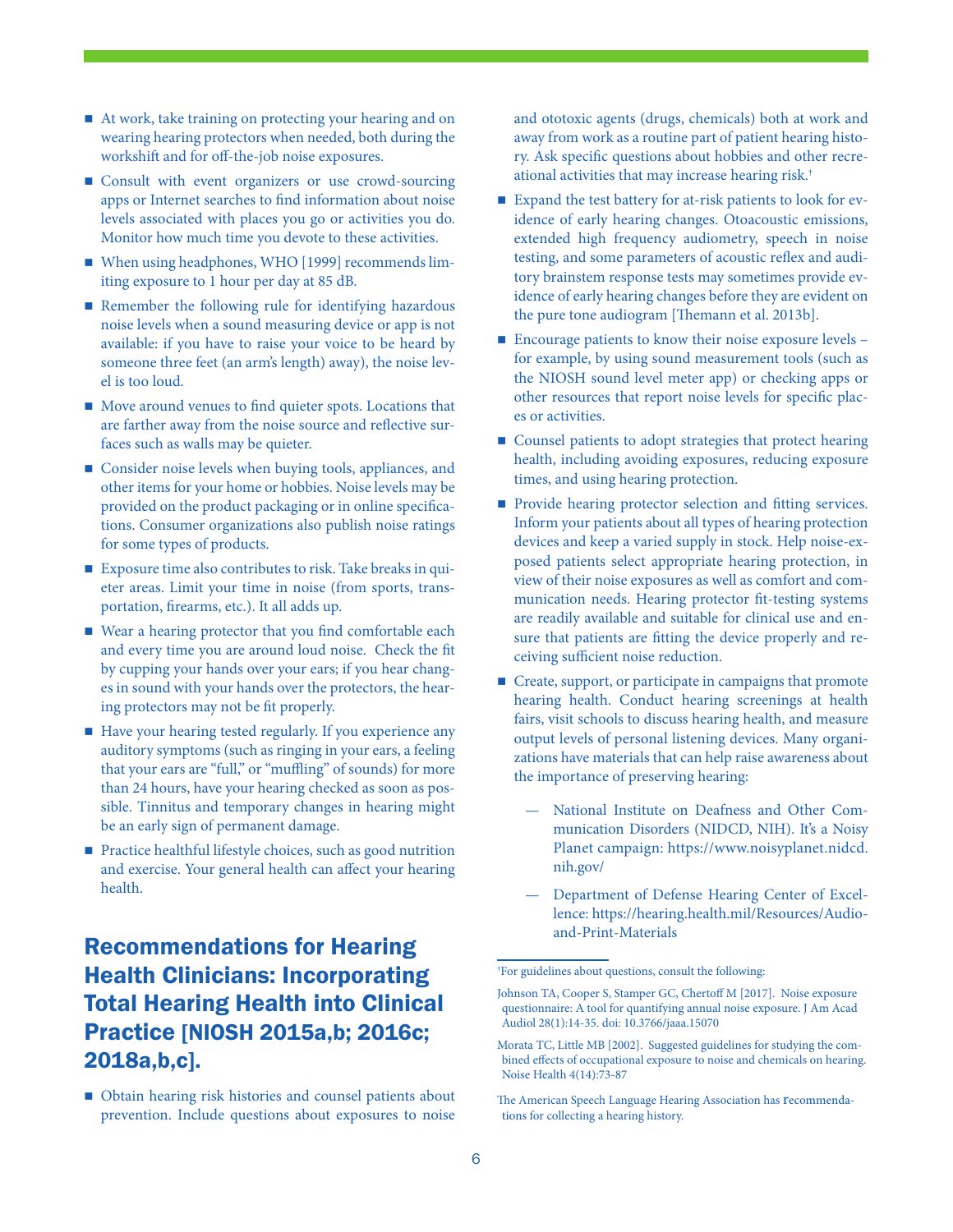- Dangerous Decibels. Though originally designed for children, these materials have been adapted for adults and been translated into several languages: http://dangerousdecibels.org/
- American Speech Language Hearing Association. Listen to Your Buds campaign: https://www.asha. org/buds/
- Sight and Hearing Association: http://www.sightandhearing.org/Services/NoisyToysList©.aspx

#### Acknowledgments

This document was prepared by Christa L. Themann and Thais Morata of the Division of Field Studies and Engineering (DFSE), and Susan Afanuh of the Division of Science Integration, National Institute for Occupational Safety and Health. Subject matter expert review was provided by the DFSE Audiology Branch, the NIOSH Total Worker Health® team, and the National Center for Environmental Health of the Centers for Disease Control and Prevention.

#### Suggested Citation

NIOSH [2019]. Using *Total Worker Health*® concepts to address hearing health. By Themann CL, Morata T, Afanuh S. Cincinnati, OH: U.S. Department of Health and Human Services, Centers for Disease Control and Prevention, National Institute for Occupational Safety and Health, DHHS (NIOSH) Publication No. 2019-155, [https://doi.](https://doi.org/10.26616/NIOSHPUB2019155) [org/10.26616/NIOSHPUB2019](https://doi.org/10.26616/NIOSHPUB2019155)155

#### References

- ANSI/ASA [2013] Acoustics Estimation of Noise-induced Hearing Loss - Part 1: Method for Calculating Expected Noise-induced Permanent Threshold Shift (a modified nationally adopted international standard S3.44-2016/Part 1 / ISO 1999:2013 (MOD).
- ASLHA. Hearing loss beyond early childhood. American Speech and Language Hearing Association. [https://www.](https://www.asha.org/PRPSpecificTopic.aspx?folderid=8589935335§ion=Assessment) [asha.org/PRPSpecificTopic.aspx?folderid=8589935335&s](https://www.asha.org/PRPSpecificTopic.aspx?folderid=8589935335§ion=Assessment) [ection=Assessment](https://www.asha.org/PRPSpecificTopic.aspx?folderid=8589935335§ion=Assessment)
- Cavallari J, Punnett L, Cherniack M, Henning R [2017]. HearWell: A *Total Worker Health*™ approach to hearing conservation among transportation workers. Abstracts of the 2017 Expanding Research Partnerships: State of the Science Conference. University of Colorado and the National Institute for Occupational Safety and Health. [http://](http://www.ucdenver.edu/academics/colleges/PublicHealth/research/centers/CHWE/Events/Documents/2017_State_of_the_Science_Conference_Program.pdf) [www.ucdenver.edu/academics/colleges/PublicHealth/re](http://www.ucdenver.edu/academics/colleges/PublicHealth/research/centers/CHWE/Events/Documents/2017_State_of_the_Science_Conference_Program.pdf)search/centers/CHWE/Events/Documents/2017\_State [of\\_the\\_Science\\_Conference\\_Program.pdf](http://www.ucdenver.edu/academics/colleges/PublicHealth/research/centers/CHWE/Events/Documents/2017_State_of_the_Science_Conference_Program.pdf)
- CDC [2017]. Vital signs: too loud! For too long! [https://](https://www.cdc.gov/vitalsigns/hearingloss/infographic.html) [www.cdc.gov/vitalsigns/hearingloss/infographic.html](https://www.cdc.gov/vitalsigns/hearingloss/infographic.html)
- CDC [2019]. Loud noise can cause hearing loss. [https://](https://www.cdc.gov/nceh/hearing_loss/) [www.cdc.gov/nceh/hearing\\_loss/](https://www.cdc.gov/nceh/hearing_loss/)
- CDC, NIOSH, NHCA, CAOHC [2018]. Safe in Sound: Excellence in Hearing Loss Prevention Award. [http://www.](http://www.safeinsound.us/archive.html#threeM16) [safeinsound.us/archive.html#threeM16](http://www.safeinsound.us/archive.html#threeM16)
- Davis A, McMahon CM, Pichora-Fuller KM, Russ S, Lin F, Olusanya BO, Chadha S, Tremblay KL [2016]. Aging and hearing health: the life-course approach. Gerontologist *56*(Suppl-2):S256–67. [http://dx.doi.org/10.1093/geront/](http://dx.doi.org/10.1093/geront/gnw033) [gnw033](http://dx.doi.org/10.1093/geront/gnw033)
- Dehnert K, Raab U, Perez-Alvarez C, Steffens T, Bolte G, Fromme H, Twardella D [2015]. Total leisure noise exposure and its association with hearing loss among adolescents. Int J Audiol *54*(10):665–673. [http://dx.doi.org/10.31](http://dx.doi.org/10.3109/14992027.2015.1030510) [09/14992027.2015.1030510](http://dx.doi.org/10.3109/14992027.2015.1030510)
- EPA [1974]. Information on levels of environmental noise requisite to protect public health and welfare with adequate margin of safety. EPA/ONAC 550/9-74-004. 2
- Flamme GA, Stephenson MR, Deiters K, Tatro A, van Gessel D, Geda K, Wyllys K, McGregor K [2012]. Typical noise exposure in daily life. Int J Audiol *51*(Suppl 1):S3– 11. <http://dx.doi.org/10.3109/14992027.2011.635316>
- Kardous CA, Morata T [2010]. Occupational and recreational noise exposures at stock car racing circuits: An exploratory survey of three professional race tracks. Noise Contr Eng J *58*(1):54–61. <https://doi.org/10.3397/1.3270506>
- Masterson EA, Tak S, Themann CL, Wall DK, Groenewold MR, Deddens JA, Calvert GM [2013]. Prevalence of hearing loss in the United States by industry. Am J Ind Med *56*(6):670–81. <http://dx.doi.org/10.1002/ajim.22082>
- Masterson EA, Deddens JA, Themann CL, Bertke S, Calvert GM [2015]. Trends in worker hearing loss by industry sector, 1981-2010. Am J Ind Med *58*(4):392-401. [http://](http://dx.doi.org/10.1002/ajim.22429) [dx.doi.org/10.1002/ajim.22429](http://dx.doi.org/10.1002/ajim.22429)
- Masterson EA, Themann CL, Luckhaupt SE, Li J, Calvert GM [2016]. Hearing difficulty and tinnitus among U.S. workers and non-workers in 2007. Am J Ind Med *59*(4):290-300. <http://dx.doi.org/10.1002/ajim.22565>
- Morata TC, Themann CL, Randolph RF, Verbsky BL, Byrne DC, Reeves ER [2005]. Working in noise with a hearing loss: perceptions from workers, supervisors, and hearing conservation program managers. Ear Hearing *26*:529–545. <http://dx.doi.org/10.1097/01.aud.0000188148.97046.b8>
- Neitzel R, Seixas N, Goldman B, Daniell W. Contributions of non-occupational activities to total noise exposure of construction workers. Ann Occup Hyg *48*(5):463–73. [http://](http://dx.doi.org/10.1093/annhyg/meh041) [dx.doi.org/10.1093/annhyg/meh041](http://dx.doi.org/10.1093/annhyg/meh041)
- NIOSH [1996]. Preventing occupational hearing loss: a practical guide. By Franks JR, Stephenson MR, Merry CJ. Cincinnati, OH: U.S. Department of Health and Human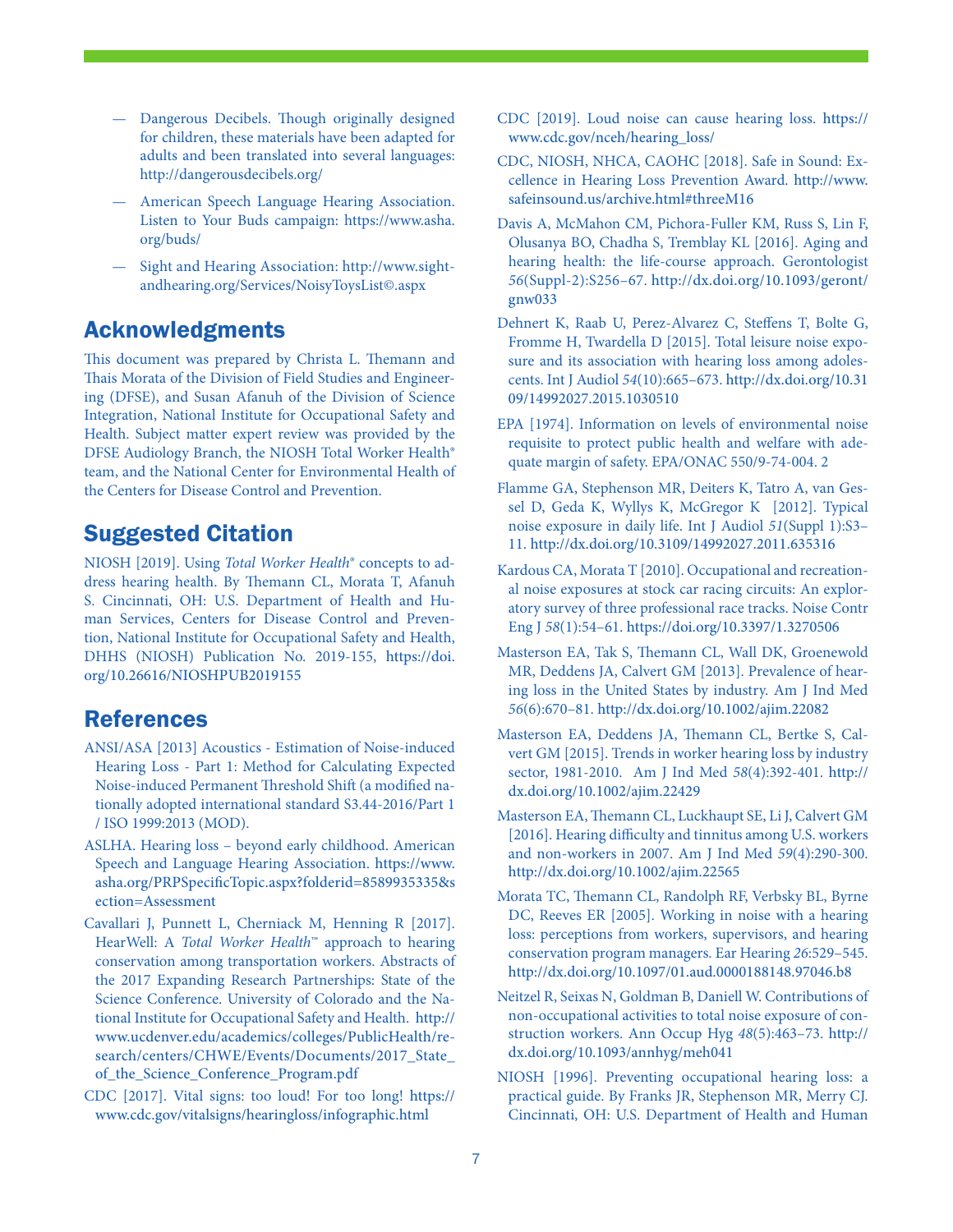Services, Centers for Disease Control and Prevention, National Institute for Occupational Safety and Health, DHHS (NIOSH) Publication No. 96-110. [https://doi.](https://doi.org/10.26616/NIOSHPUB96110) [org/10.26616/NIOSHPUB96110](https://doi.org/10.26616/NIOSHPUB96110)

- NIOSH [1998]. Criteria for a recommended standard: occupational noise exposure. Cincinnati, OH: U.S. Department of Health and Human Services, Centers for Disease Control and Prevention, National Institute for Occupational Safety and Health, DHHS (NIOSH) Publication No. 98-126. [https://doi.org/10.26616/NIOSH-](https://doi.org/10.26616/NIOSHPUB98126)[PUB98126](https://doi.org/10.26616/NIOSHPUB98126)
- NIOSH [2011]. Reducing noise hazards for call and dispatch center operators. By Kardous C, Afanuh S. Cincinnati, OH: U.S. Department of Health and Human Services, Centers for Disease Control and Prevention, National Institute for Occupational Safety and Health, DHHS (NIOSH) Publication No. 2011-210. [https://doi.org/10.26616/NIOSH-](https://doi.org/10.26616/NIOSHPUB2011210)[PUB2011210](https://doi.org/10.26616/NIOSHPUB2011210)
- NIOSH [2014]. NIOSH Workplace Safety and Health Topic: Buy Quiet. [https://www.cdc.gov/niosh/topics/buyqui](https://www.cdc.gov/niosh/topics/buyquiet/default.html)[et/default.html](https://www.cdc.gov/niosh/topics/buyquiet/default.html)
- NIOSH [2015a]. Reducing the risk of hearing disorders among musicians. Kardous C, Themann C, Morata T, Reynolds J, Afanuh S. Cincinnati, OH: U.S. Department of Health and Human Services, Centers for Disease Control and Prevention, National Institute for Occupational Safety and Health, DHHS (NIOSH) Publication No. 2015-184. <https://doi.org/10.26616/NIOSHPUB2015184>
- NIOSH [2015b]. Total Hearing Health: Applying the *Total Worker Health® concept to hearing loss prevention. By Themann CL, M*orata T, Kardous C, Hudson H. Poster presented at the National Center for Rehabilitative Auditory Research (NCRAR) Conference.
- NIOSH [2015c]. Totally engaged in hearing loss prevention. By Meinke DK, Morata T. [https://www.cdc.gov/niosh/](https://www.cdc.gov/niosh/TWH/newsletter/TWHnewsv2n2.html#2) [TWH/newsletter/TWHnewsv2n2.html#2](https://www.cdc.gov/niosh/TWH/newsletter/TWHnewsv2n2.html#2)
- NIOSH [2016a]. Fundamentals of *Total Worker Health*® approaches: essential elements of advancing worker

safety, health, and well-being. By Lee M, Hudson H, Richards R, Chang C. Cincinnati, OH: U.S. Department of Health and Human Services, Centers for Disease Control and Prevention, National Institute for Occupational Safety and Health, DHHS (NIOSH) Publication No. 2017-112. <https://doi.org/10.26616/NIOSHPUB2017112>

- NIOSH [2016b]. NIOSH Science Blog: understanding noise exposure limits: occupational vs. general environmental noise. By Kardous C, Themann CL, Morata TC, Lotz WG. [https://blogs.cdc.gov/niosh-science-blog/2016/02/08/](https://blogs.cdc.gov/niosh-science-blog/2016/02/08/noise/) [noise/](https://blogs.cdc.gov/niosh-science-blog/2016/02/08/noise/)
- NIOSH [2016c]. NIOSH Workplace Safety and Health Topic: NIOSH sound level meter app. [https://www.cdc.gov/](https://www.cdc.gov/niosh/topics/noise/app.html) [niosh/topics/noise/app.html](https://www.cdc.gov/niosh/topics/noise/app.html)
- NIOSH [2018a]. NIOSH Workplace Safety and Health Topic: controls for noise exposure. [https://www.cdc.gov/](https://www.cdc.gov/niosh/topics/noisecontrol/default.html) [niosh/topics/noisecontrol/default.html](https://www.cdc.gov/niosh/topics/noisecontrol/default.html)
- NIOSH [2018b]. NIOSH Workplace Safety and Health Topic: noise and hearing loss prevention: hearing loss prevention programs. https://www.cdc.gov/niosh/topics/noise/ preventhearingloss/hearlosspreventprograms.html
- NIOSH [2018c]. NIOSH Workplace Safety and Health Topic: *Total Worker Health*. [https://www.cdc.gov/niosh/twh/](https://www.cdc.gov/niosh/twh/totalhealth.html) [totalhealth.html](https://www.cdc.gov/niosh/twh/totalhealth.html)
- NIOSH [2019]. NIOSH sound level meter app. [https://www.](https://www.cdc.gov/niosh/topics/noise/app.html) [cdc.gov/niosh/topics/noise/app.html](https://www.cdc.gov/niosh/topics/noise/app.html)
- Occupational noise exposure. 29 CFR 1910.95
- Schulte PA, Pandalai S, Wulsin V, Chun H [2012]. Interaction of occupational and personal risk factors in workforce health and safety. Am J Public Health *102*(3):434–448. <http://dx.doi.org/10.2105/AJPH.2011.300249>
- Schulte PA, Schill AL, Guerin RJ, Bhattacharya A, Cunningham TR, Pandalai SP, Eggerth D, Stephenson CM [2015]. Considerations for incorporating "well-being" in public policy for workers and workplaces. Am J Public Health *105*(8):e31–e44. [http://dx.doi.org/10.2105/](http://dx.doi.org/10.2105/AJPH.2015.302616) [AJPH.2015.302616](http://dx.doi.org/10.2105/AJPH.2015.302616)